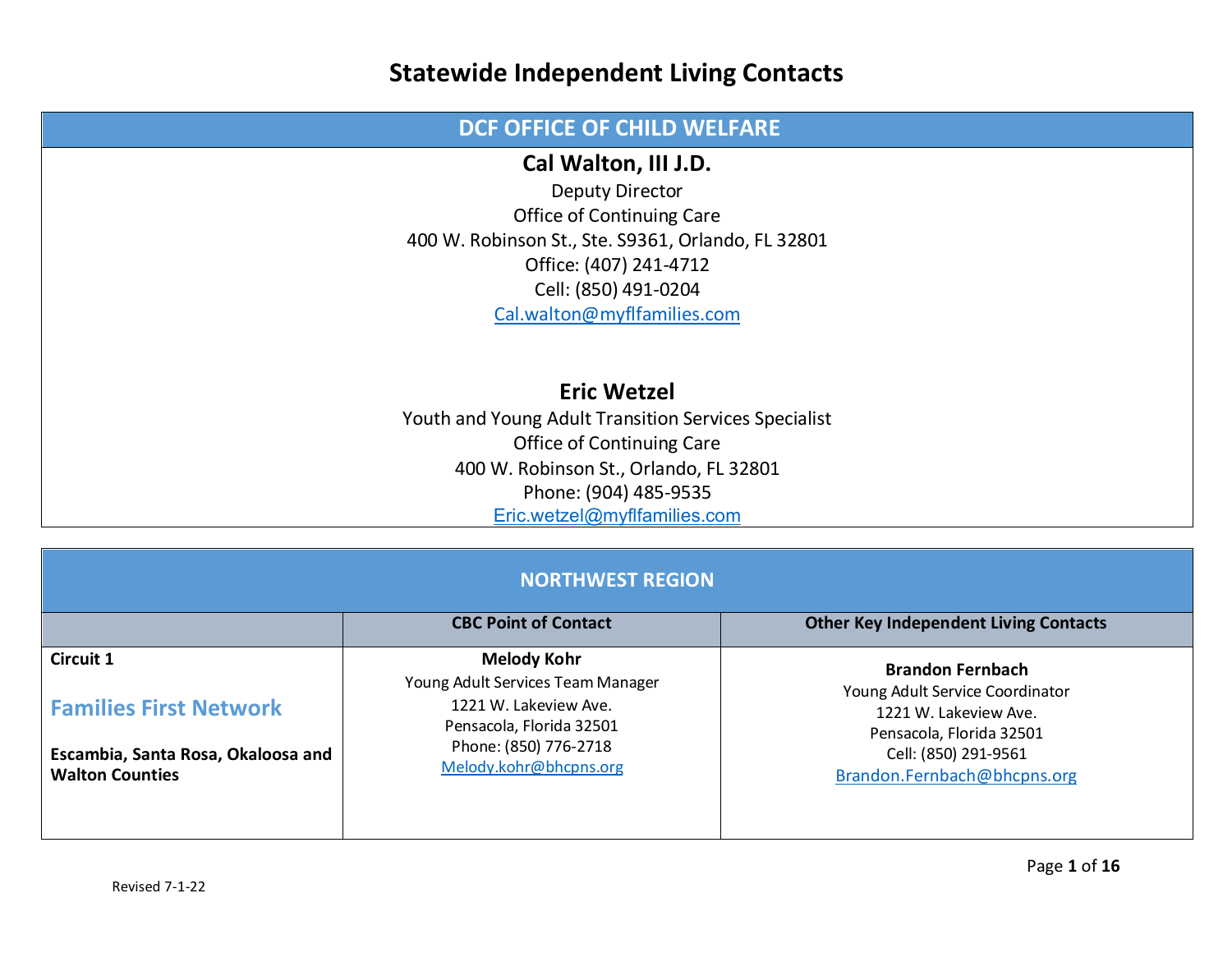|                                                                                                                                                                        |                                                                                                                                                                                              | <b>Michael Simmons</b><br>Young Adult Service Coordinator<br>1221 W. Lakeview Ave.<br>Pensacola, Florida 32501<br>Phone: (850) 324-6344<br>Fax: (850) 595-1348<br>Michael.simmons@bhcpns.org                                                  |
|------------------------------------------------------------------------------------------------------------------------------------------------------------------------|----------------------------------------------------------------------------------------------------------------------------------------------------------------------------------------------|-----------------------------------------------------------------------------------------------------------------------------------------------------------------------------------------------------------------------------------------------|
|                                                                                                                                                                        |                                                                                                                                                                                              | <b>Rebecca Williams</b><br>1221 W. Lakeview Ave.<br>Pensacola, Florida 32501<br>Phone: (850) 598-4441<br>Fax: (850) 595-1348<br>Rebecca.williams@bhcpns.org                                                                                   |
|                                                                                                                                                                        |                                                                                                                                                                                              | <b>Fay Franklin</b><br>1221 W. Lakeview Ave.<br>Pensacola, Florida 32501<br>Phone: (850) 281-0079<br>Fax: (850) 595-1348<br>Faye.Franklin@bhcpns.org                                                                                          |
|                                                                                                                                                                        | <b>CBC Point of Contact</b>                                                                                                                                                                  | <b>Other Key Independent Living Contacts</b>                                                                                                                                                                                                  |
| <b>Circuit 2 &amp; 14</b><br><b>Northwest Florida Health Network</b><br><b>Circuit 2</b><br>Franklin, Gaden, Jefferson, Leon,<br><b>Liberty &amp; Wakulla Counties</b> | Andrea Ziglar<br>Independent Living Program Manager<br>Northwest Florida Health Network<br>910 Harrison Ave.<br>Panama City, FL 32401<br>Cell: (850) 819-0190<br>andrea.ziglar@nwfhealth.org | <b>Circuit 2</b><br><b>Margorie Anderson</b><br>Independent Living Specialist<br>Northwest Florida Health Network<br>Serving Leon, Jefferson, Liberty, Gadsden, Franklin, Liberty &<br><b>Wakulla Counties</b><br>1000 W. Tharpe St, Suite 15 |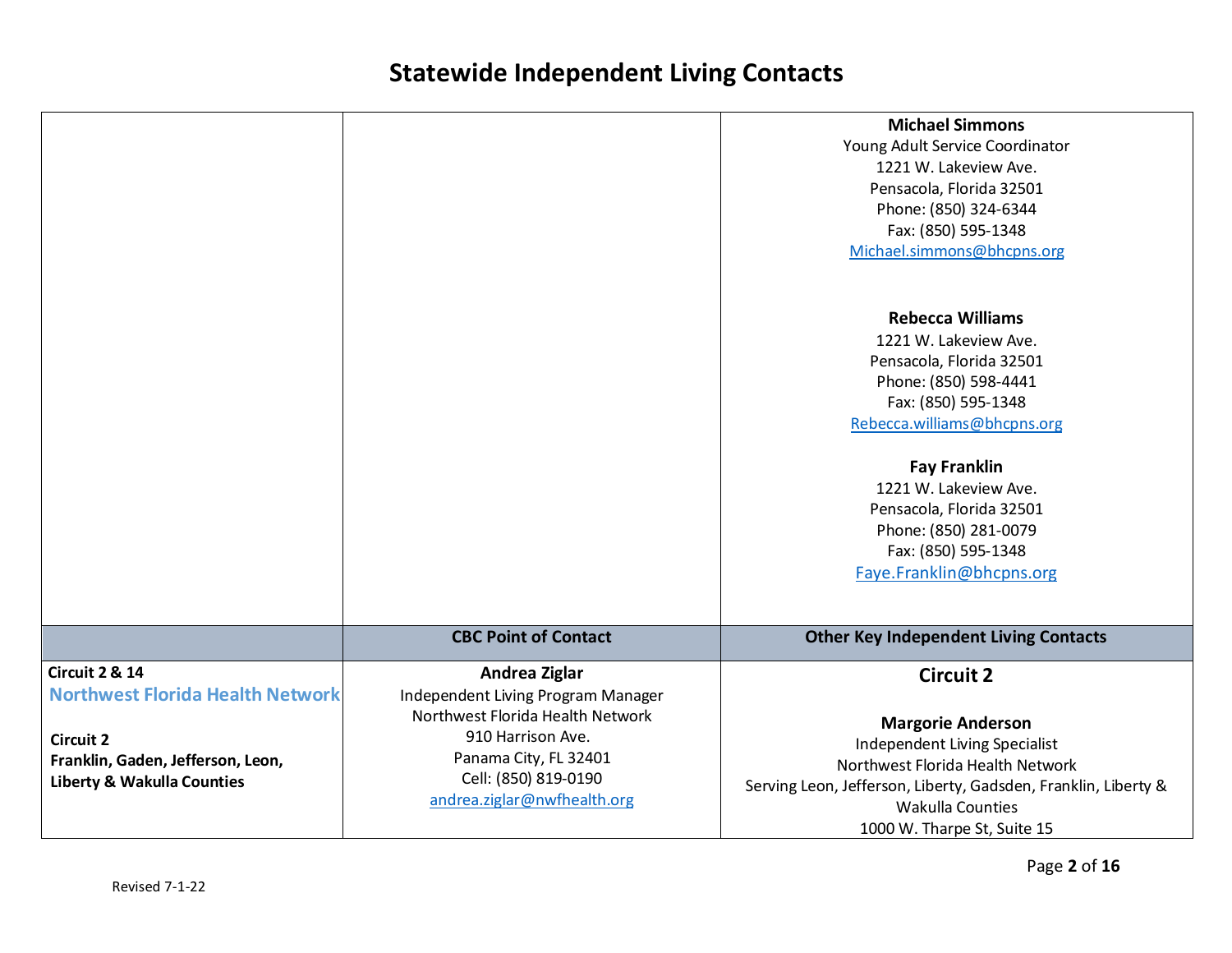| Circuit 14                            | <b>Back-ups</b>                                                                                                                                                                                                                                                                                        | Tallahassee, FL 32303                                                                                                                                                                                                                                                                                 |
|---------------------------------------|--------------------------------------------------------------------------------------------------------------------------------------------------------------------------------------------------------------------------------------------------------------------------------------------------------|-------------------------------------------------------------------------------------------------------------------------------------------------------------------------------------------------------------------------------------------------------------------------------------------------------|
| Bay, Calhoun, Gulf, Holmes, Jackson & |                                                                                                                                                                                                                                                                                                        | Margorie.anderson@NWFHealth.org                                                                                                                                                                                                                                                                       |
| <b>Washington Counties</b>            | <b>Janice Thomas</b>                                                                                                                                                                                                                                                                                   | Cell: 850-819-1289                                                                                                                                                                                                                                                                                    |
|                                       |                                                                                                                                                                                                                                                                                                        | Office: 850-488-0506                                                                                                                                                                                                                                                                                  |
|                                       | <b>Systems Integration Director</b><br><b>NWF Health Network</b><br>1000 Tharpe St<br>Tallahassee FL 32301<br>Cell: (850) 819-2313<br>janice.thomas@nwfhealth.org<br>Lisa Aufdencamp<br><b>Operations Specialist</b><br><b>NWF Health Network</b><br>910 Harrison Avenue<br>Panama City, Florida 32401 | <b>Monica Flowers</b><br>Independent Living Specialist<br>Northwest Florida Health Network<br>Serving Leon, Jefferson, Liberty, Gadsden, Franklin, Liberty &<br><b>Wakulla Counties</b><br>1000 W. Tharpe St, Suite 15<br>Tallahassee, FL 32303<br>monica.flowers@NWFHealth.org<br>Cell: 850-544-9643 |
|                                       | Cell: (850) 728-8818                                                                                                                                                                                                                                                                                   | Office: 850-488-0506                                                                                                                                                                                                                                                                                  |
|                                       | Lisa.aufdencamp@nwfhealth.org                                                                                                                                                                                                                                                                          | <b>Circuit 14</b>                                                                                                                                                                                                                                                                                     |
|                                       |                                                                                                                                                                                                                                                                                                        |                                                                                                                                                                                                                                                                                                       |
|                                       |                                                                                                                                                                                                                                                                                                        | Carole Johnson, MSW<br>Independent Living Specialist<br>Northwest Florida Health Network<br>Serving Bay and Gulf County<br>910 Harrison Ave<br>Panama City, FL 32401<br>Carole.johnson@NWFHealth.org<br>Cell: 850-630-1032<br>Office: 850-747-5755                                                    |
|                                       |                                                                                                                                                                                                                                                                                                        | Ashley Bowers, B.S., CWCM<br>Independent Living Specialist, NWF Health Network<br>Serving Jackson, Calhoun, Washington, & Holmes Counties<br>4120 Jireh Court<br>Marianna, FL 32448                                                                                                                   |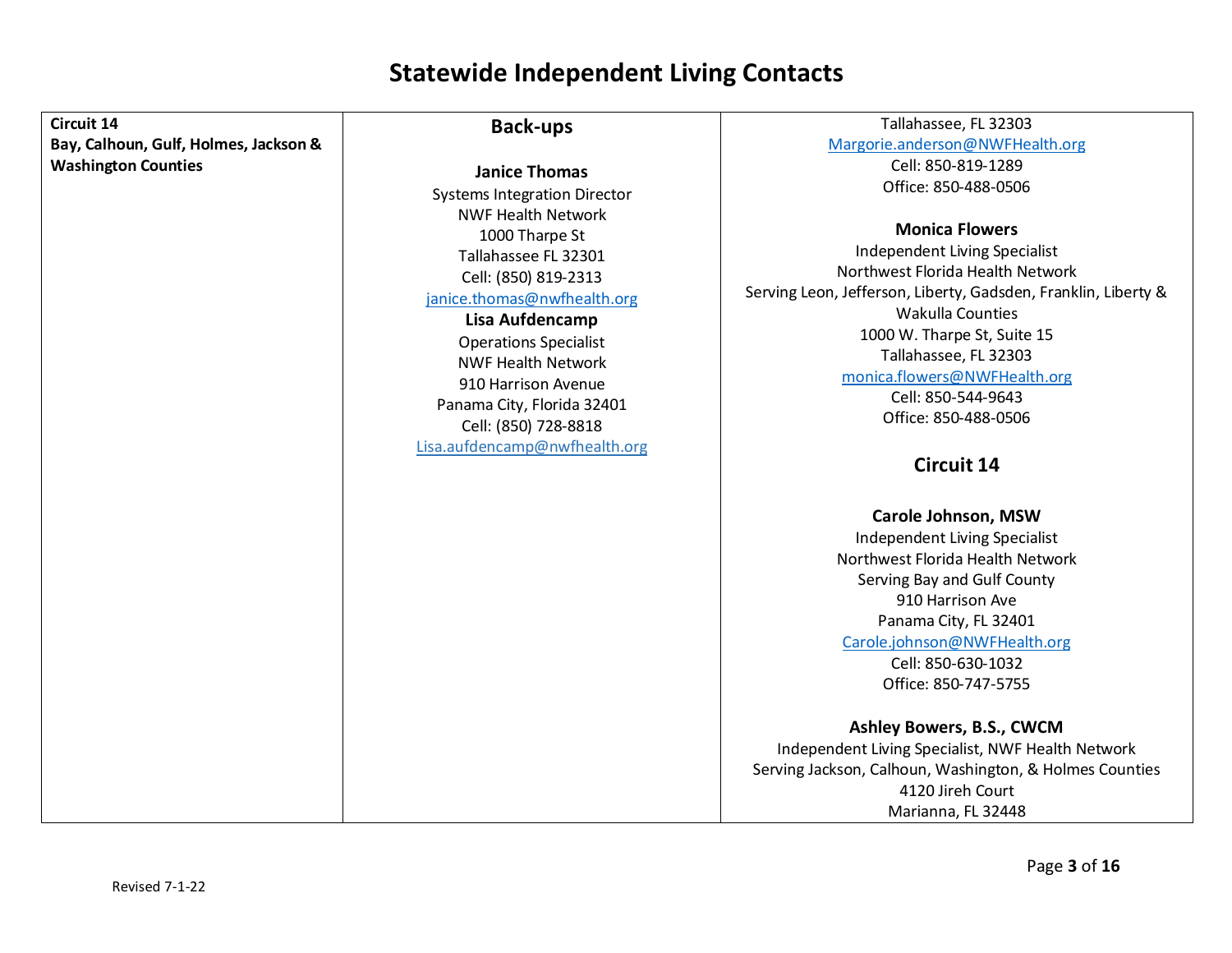|  | ashley.bowers@NWFhealth.org |
|--|-----------------------------|
|  | Cell: (850) 518-4903        |
|  | Office: (850) 482-9568      |
|  |                             |

| <b>NORTHEAST REGION</b>                                                                                                                                                                       |                                                                                                                                                                                                                                                           |                                                                                                                                                                                                                                                                                                                                                                                                                                                                         |
|-----------------------------------------------------------------------------------------------------------------------------------------------------------------------------------------------|-----------------------------------------------------------------------------------------------------------------------------------------------------------------------------------------------------------------------------------------------------------|-------------------------------------------------------------------------------------------------------------------------------------------------------------------------------------------------------------------------------------------------------------------------------------------------------------------------------------------------------------------------------------------------------------------------------------------------------------------------|
|                                                                                                                                                                                               | <b>CBC Point of Contact</b>                                                                                                                                                                                                                               | <b>Other Key Independent Living Contacts</b>                                                                                                                                                                                                                                                                                                                                                                                                                            |
| Circuit 3 & 8<br><b>Partnership for Strong Families</b><br>Alachua, Baker, Bradford, Columbia,<br>Dixie, Gilchrist, Hamilton, Lafayette,<br>Levy, Suwannee, Taylor & Union<br><b>Counties</b> | <b>Keona O'Neal-Givens</b><br>Quality Operations Manager/<br>Independent Living Manager<br>Partnership for Strong Families<br>1211 SW Bascom Norris Drive<br>Lake City, FL 32025<br>Phone: (386) 243-6300<br>Cell: (386) 853-5713<br>keona.oneal@pfsf.org | <b>Stephanie Williams</b><br>Independent Living Regional Coordinator<br>CDS Family & Behavioral Health Services, Inc.<br>1218 NW 6 <sup>th</sup> Street, Gainesville, FL 32601<br>Phone: 1-352-318-9402<br>stephanie williams@cdsfl.org<br>Anita Cabrera<br>Director of Quality Operations<br>Partnership for Strong Families<br>1211 SW Bascom Norris Drive<br>Lake City, FL 32025<br>Phone: (386) 243-8800 ext 8807<br>Cell: 1-352-213-6210<br>Anita.Cabrera@pfsf.org |
|                                                                                                                                                                                               |                                                                                                                                                                                                                                                           | <b>Justen Ostreicher</b><br>Director of Program Quality and Contract Management<br>Partnership for Strong Families<br>5950 NW 1st Place, Suite A, Gainesville, Florida 32607<br>Phone: 352-244-1600<br>Justen.Ostreicher@pfsf.org                                                                                                                                                                                                                                       |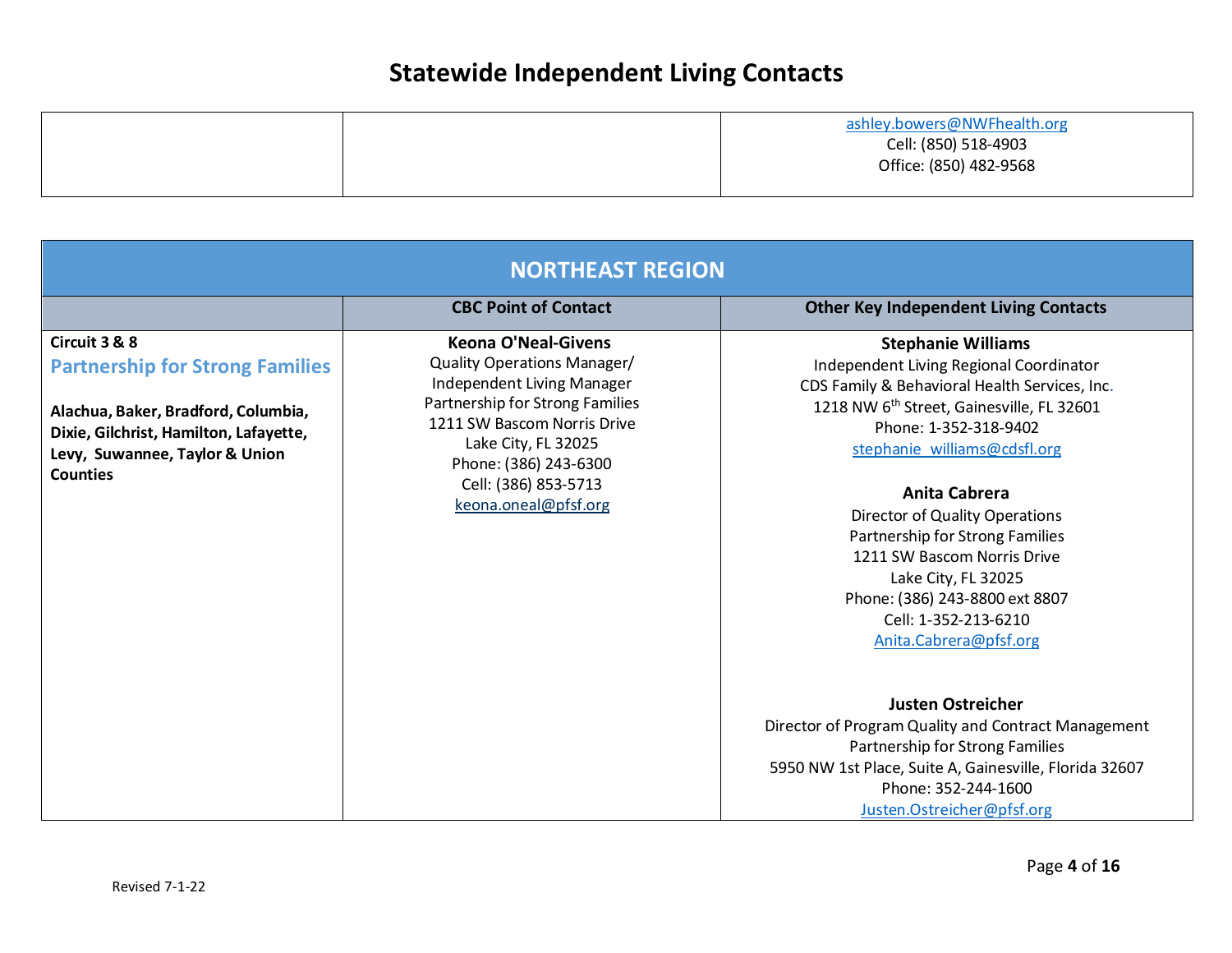|                                                       | <b>CBC Point of Contact</b>                                                                      | <b>Other Key Independent Living Contacts</b>                                                                               |
|-------------------------------------------------------|--------------------------------------------------------------------------------------------------|----------------------------------------------------------------------------------------------------------------------------|
| <b>Circuit 4</b><br><b>Family Support Services of</b> | <b>Tiyana Cohen</b><br>Independent Living Supervisor<br>Family Support Services of North Florida | <b>Maria Oxford</b><br>Independent Living and Youth Well-Being Program Manager<br>Family Support Services of North Florida |
| <b>North Florida</b>                                  | 1300 Riverplace Boulevard, Suite 700<br>Jacksonville, Florida 32207                              | 1300 Riverplace Boulevard, Suite 700<br>Jacksonville, Florida 32207                                                        |
| <b>Duval &amp; Nassau Counties</b>                    | Cell: (904) 302-2451<br>Tiyana.Cohen@fssnf.org                                                   | Cell: (904) 707-6059<br>Maria.oxford@fssnf.org                                                                             |
|                                                       |                                                                                                  |                                                                                                                            |
|                                                       |                                                                                                  |                                                                                                                            |
|                                                       | <b>CBC Point of Contact</b>                                                                      | <b>Other Key Independent Living Contacts</b>                                                                               |
| <b>Circuit 4</b>                                      | <b>Tiffany Harbin</b>                                                                            | <b>Sheneka Boyce</b>                                                                                                       |
| <b>Kids First of Florida</b>                          | Independent Living Family Service Counselor                                                      | Program Director                                                                                                           |
|                                                       | Kids First of Florida                                                                            | Kids First of Florida                                                                                                      |
| <b>Clay County</b>                                    | 1726 Kingsley Avenue Suite                                                                       | 1726 Kingsley Avenue Suite                                                                                                 |
|                                                       | Orange Park, FL 32073                                                                            | Orange Park, FL 32073                                                                                                      |
|                                                       | Office: (904) 278-5644 Ext. 2095                                                                 | Office: (904) 278-5644 Ext. 2044                                                                                           |
|                                                       | Cell: 904-703-5592                                                                               | sheneka.boyce@firstinclay.org                                                                                              |
|                                                       | Tiffany.harbin@firstinclay.org                                                                   |                                                                                                                            |
|                                                       |                                                                                                  |                                                                                                                            |
|                                                       |                                                                                                  |                                                                                                                            |
|                                                       |                                                                                                  |                                                                                                                            |
|                                                       |                                                                                                  |                                                                                                                            |
|                                                       |                                                                                                  |                                                                                                                            |
|                                                       |                                                                                                  |                                                                                                                            |
|                                                       |                                                                                                  |                                                                                                                            |
|                                                       |                                                                                                  |                                                                                                                            |
|                                                       |                                                                                                  |                                                                                                                            |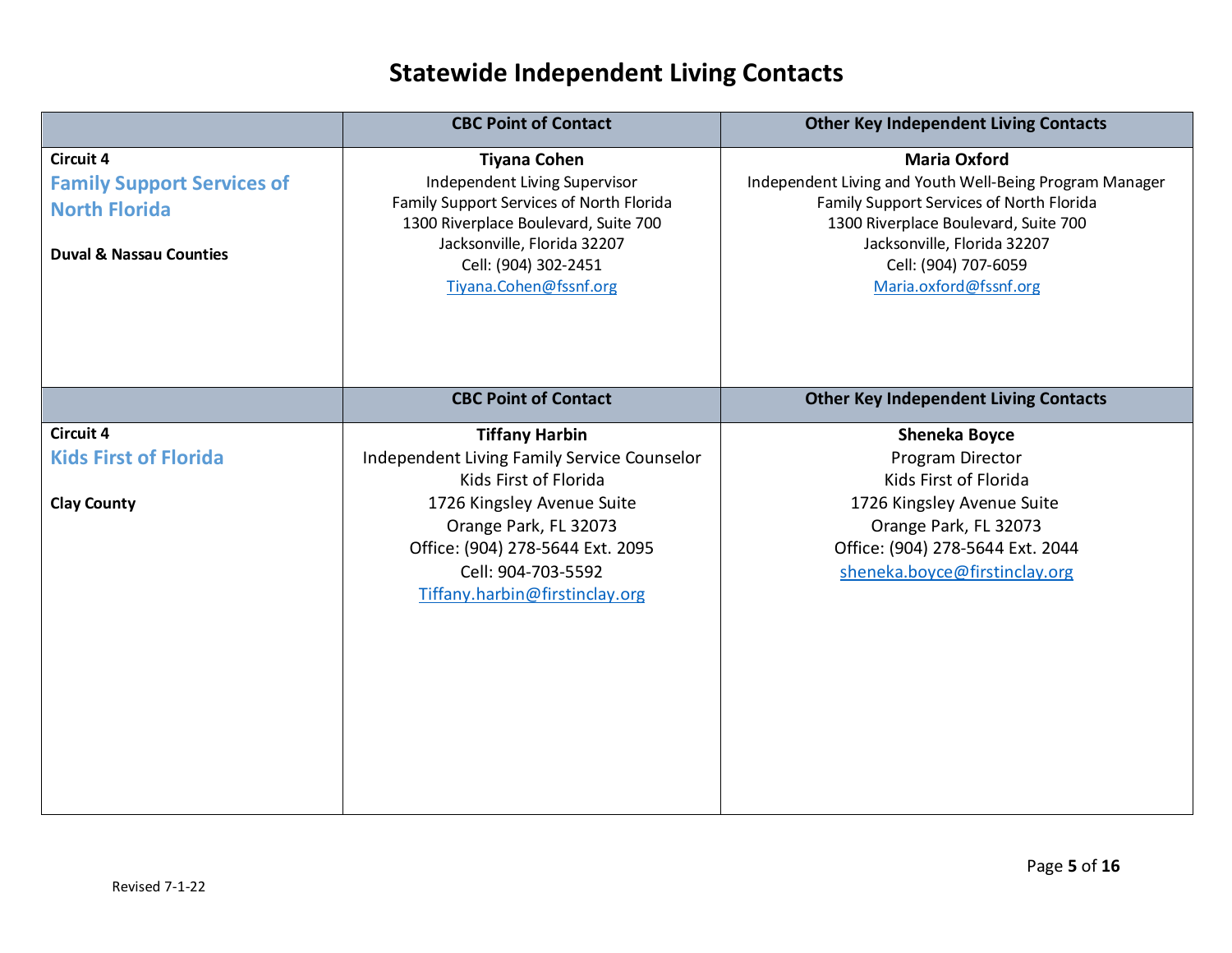|                                                                                                                          | <b>CBC Point of Contact</b>                                                                                                                                                                                                                                       | <b>Other Key Independent Living Contacts</b>                                                                                                                                                                                                   |
|--------------------------------------------------------------------------------------------------------------------------|-------------------------------------------------------------------------------------------------------------------------------------------------------------------------------------------------------------------------------------------------------------------|------------------------------------------------------------------------------------------------------------------------------------------------------------------------------------------------------------------------------------------------|
| <b>Circuit 7</b><br><b>The Family Integrity Program</b><br><b>St. Johns County</b>                                       | <b>Kara McGraw</b><br>Independent Living Coordinator<br><b>Family Integrity Program</b><br>St. Johns County Board of County Commissioners<br>200 San Sebastian View, Suite 2300<br>St. Augustine, Florida 32084<br>Phone: (904) 209-6114<br>$kmegraw(a)$ sjefl.us | <b>Michelle Weisheit</b><br>Program Manager<br><b>Family Integrity Program</b><br>St. Johns County Board of County Commissioners<br>200 San Sebastian View, Suite 2300<br>St. Augustine, Florida 32084<br>(904) 209-6115<br>mweisheit@sjcfl.us |
|                                                                                                                          | <b>CBC Point of Contact</b>                                                                                                                                                                                                                                       | <b>Other Key Independent Living Contacts</b>                                                                                                                                                                                                   |
| <b>Circuit 7</b><br><b>Community Partnership for</b><br><b>Children</b><br><b>Flagler, Volusia &amp; Putnam Counties</b> | <b>Becky Symons</b><br>Contract & Compliance Manager<br>Community Partnership for Children<br>Volusia, Flagler, Putnam Counties<br>Phone: (386) 238-4854<br>Becky.Symons@cbcvf.org                                                                                | <b>Maia Bass</b><br>Dependency Program Manager<br>Children's Home Society of Florida<br>2400 S Ridgewood Avenue Ste. 32<br>South Daytona, Florida 32119<br>Phone: (386) 304-7600 ext. 224<br>Cell: (386) 481-7460<br>Maia.Bass@chsfl.org       |
|                                                                                                                          |                                                                                                                                                                                                                                                                   | <b>Tabitha Johnson</b><br>IL Supervisor<br>2400 S Ridgewood Avenue Ste. 32<br>South Daytona, Florida 32119<br>Phone: (386) 304-7600 ext. 224<br>Cell: (386) 451-7093<br>Tabitha.Johnson@chsfl.org                                              |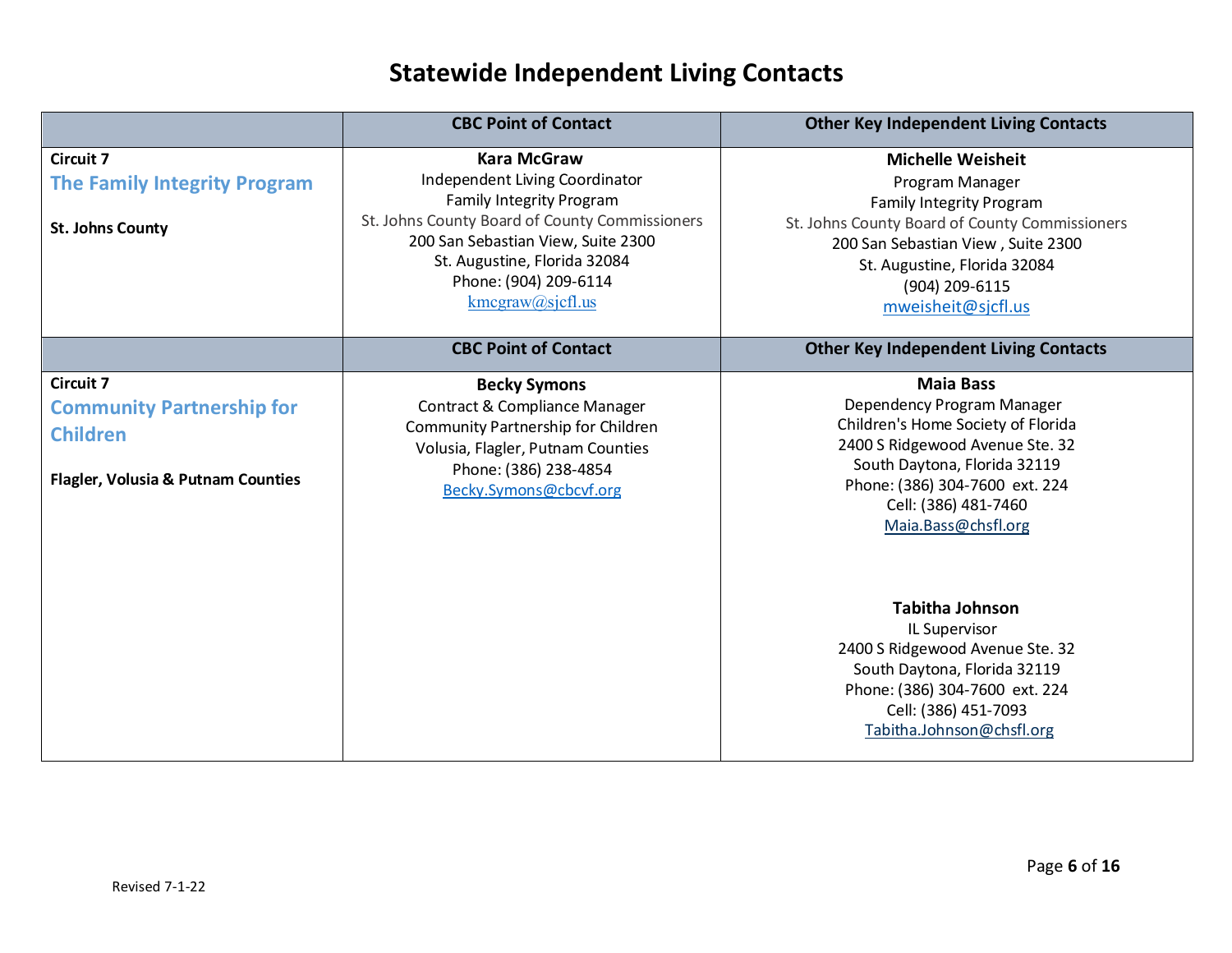| <b>SUNCOAST REGION</b>                                                                                         |                                                                                                                                                                                                                                                                    |                                                                                                                                                                                                                                                                                  |  |
|----------------------------------------------------------------------------------------------------------------|--------------------------------------------------------------------------------------------------------------------------------------------------------------------------------------------------------------------------------------------------------------------|----------------------------------------------------------------------------------------------------------------------------------------------------------------------------------------------------------------------------------------------------------------------------------|--|
|                                                                                                                | <b>CBC Point of Contact</b>                                                                                                                                                                                                                                        | <b>Other Key Independent Living Contacts</b>                                                                                                                                                                                                                                     |  |
| Circuit 6<br><b>Family Support Services of</b><br><b>North Florida</b><br><b>Pasco &amp; Pinellas Counties</b> | <b>Nyla Williams (Circuit 6)</b><br>Director of Well-Being & Clinical Permanency<br>Support<br><b>Family Support Services Suncoast</b><br>8550 Ulmerton Rd.<br>Largo, FL 333771<br>Nyla. William@fsssuncoast.org<br>Office: (727) 456-0600<br>Cell: (727) 409-5754 | Dietra Barfield (Circuit 6)<br>Director of Independent Living<br>Serving Pasco & Pinellas Counties<br>Camelot Community Care, Inc.<br>4910-D Creekside Dr.<br>Clearwater, FL 33760<br>Office: (727) 593-0003 x 35004<br>Cell: 727-404-5364<br>DBarfield@camelotcommunitycare.org |  |
|                                                                                                                | <b>CBC Point of Contact</b>                                                                                                                                                                                                                                        | <b>Other Key Independent Living Contacts</b>                                                                                                                                                                                                                                     |  |
| Circuit 13<br><b>Children's Network of</b><br><b>Hillsborough</b><br><b>Hillsborough County</b>                | <b>TBD</b>                                                                                                                                                                                                                                                         | <b>Regina Watson (Circuit 13)</b><br>Director of Independent Living Services<br>Serving Hillsborough<br><b>Camelot Community Care</b><br>312 E. 7th Ave., Tampa, FL 33602<br>Phone: (813) 846-1132<br>rwatson@camelotcommunitycare.org                                           |  |
|                                                                                                                | <b>CBC Point of Contact</b>                                                                                                                                                                                                                                        | <b>Other Key Independent Living Contacts</b>                                                                                                                                                                                                                                     |  |
| Circuit 12<br><b>Safe Children Coalition</b><br>Sarasota, Manatee and DeSoto                                   | <b>Tagarius Spikes</b><br>Independent Living Manager<br>5729 Manatee Avenue West<br>Bradenton, Florida 34209                                                                                                                                                       | <b>David Luebcke</b><br>Senior Director of Programs<br>Safe Children Coalition<br>5729 Manatee Avenue                                                                                                                                                                            |  |
| <b>Counties</b>                                                                                                | Phone: (941) 356-5740<br>tspikes@sccfl.org                                                                                                                                                                                                                         | Bradenton, Florida 34209<br>Phone: (941) 721-7670 x 203<br>dluebcke@sccfl.org                                                                                                                                                                                                    |  |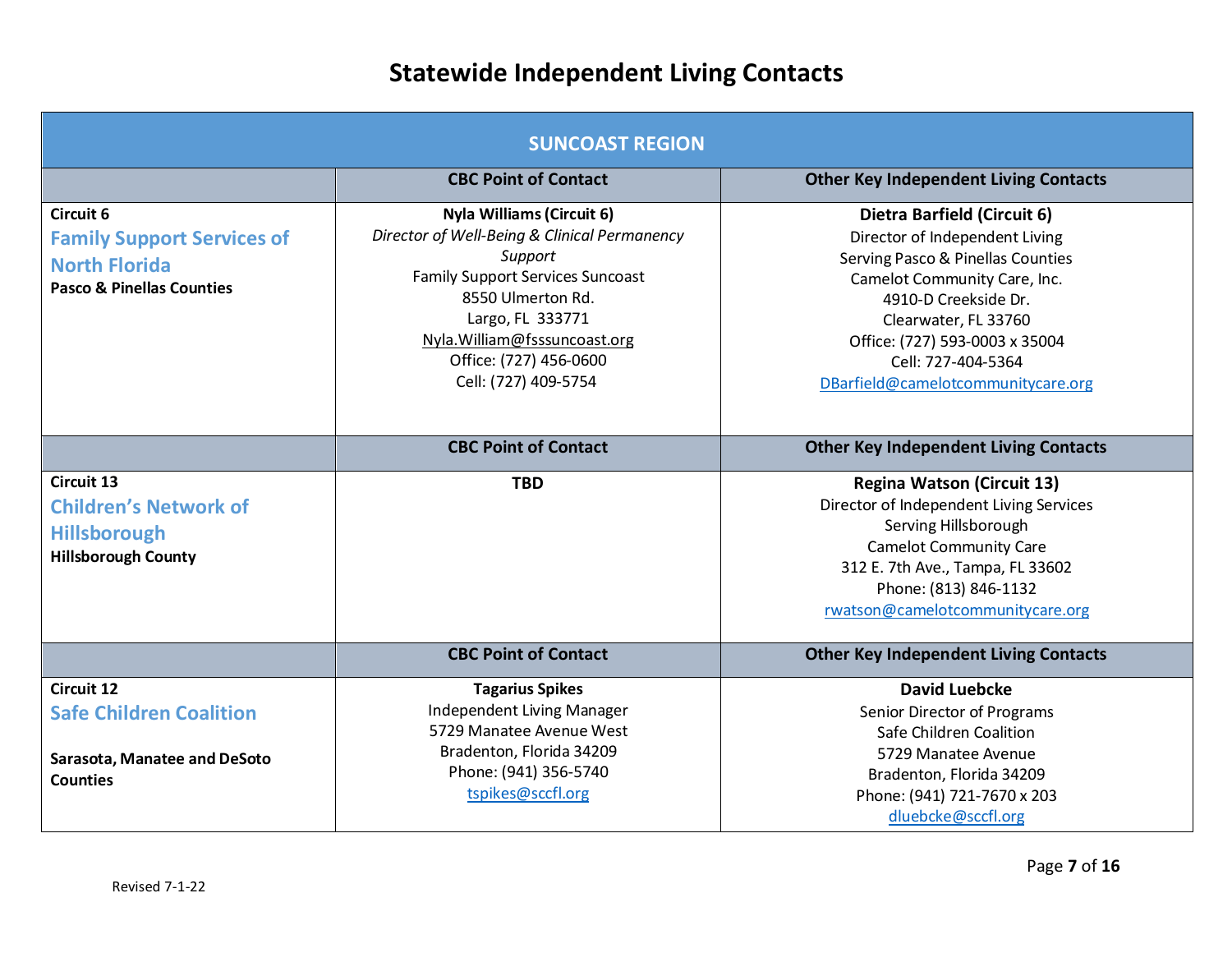|                                                                                                                                              |                                                                                                                                                                                                               | <b>Amy Chamberlin</b><br>Lead Agency Adoptions Manager<br>Safe Children Coalition<br>1500 Independence Blvd Suite 210<br>Sarasota, FL 34234<br>(941) 371-4799 X 211<br>achamberlain@sccfl.org                                                                                                                                                                                                                                                                                                                                                                                                                                                                                                                              |
|----------------------------------------------------------------------------------------------------------------------------------------------|---------------------------------------------------------------------------------------------------------------------------------------------------------------------------------------------------------------|----------------------------------------------------------------------------------------------------------------------------------------------------------------------------------------------------------------------------------------------------------------------------------------------------------------------------------------------------------------------------------------------------------------------------------------------------------------------------------------------------------------------------------------------------------------------------------------------------------------------------------------------------------------------------------------------------------------------------|
|                                                                                                                                              | <b>CBC Point of Contact</b>                                                                                                                                                                                   | <b>Other Key Independent Living Contacts</b>                                                                                                                                                                                                                                                                                                                                                                                                                                                                                                                                                                                                                                                                               |
| <b>Circuit 20</b><br><b>Children's Network of</b><br><b>Southwest Florida</b><br><b>Charlotte, Collier, Glades, Hendry</b><br>& Lee Counties | <b>Michelle Farquharson</b><br><b>Quality Management Director</b><br>Children's Network of Southwest Florida<br>2232 Altamont Ave<br>Fort Myers, FL 33901<br>Phone: (239) 425-6321<br>MFarquharson@cnswfl.org | <b>Summer Bell</b><br><b>Quality Management Supervisor</b><br>Children's Network of Southwest Florida<br>(Circuit 20 Young Adults 18-22)<br>2232 Altamont Ave Fort Myers, FL 33901<br>Phone: (239) 425-6354<br>SBell@cnswfl.org<br><b>Stephanie Lucas</b><br>Independent Living Specialist<br>Children's Network of Southwest Florida<br>(Circuit 20 Young Adults ages 18-22)<br>2232 Altamont Avenue Fort Myers, Florida 33901<br>Phone: (239) 226-1524<br>Stephanie.Lucas@cnswfl.org<br><b>Teana Williams</b><br><b>Quality Management Supervisor</b><br>Children's Network of Southwest Florida<br>(Circuit 20 Youth 13-17)<br>2232 Altamont Ave Fort Myers, FL 33901<br>Phone: (239) 425-6314<br>TEwilliams@cnswfl.org |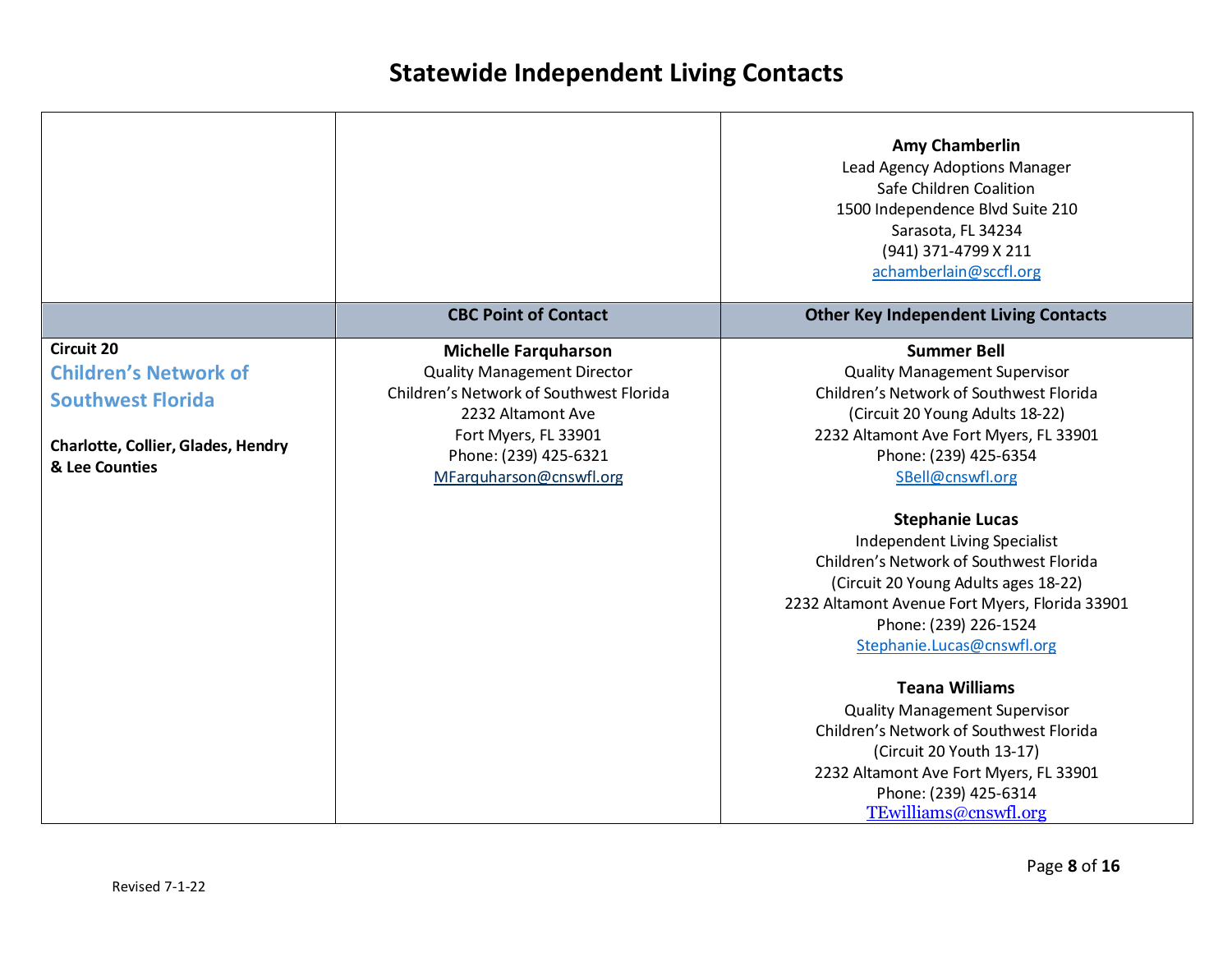|  | Kayla Lee                                    |
|--|----------------------------------------------|
|  | <b>Quality Management Specialist</b>         |
|  | (Independent Living Youths 13-17)            |
|  | Children's Network of Southwest Florida, LLC |
|  | 2232 Altamont Ave Fort Myers, FL 33901       |
|  | Office: (239) 226-1524                       |
|  | kaya.lee@cnswfl.org                          |

| <b>CENTRAL REGION</b>             |                                                   |                                              |  |
|-----------------------------------|---------------------------------------------------|----------------------------------------------|--|
|                                   | <b>CBC Point of Contact</b>                       | <b>Other Key Independent Living Contacts</b> |  |
| Circuit 18                        | Ada J. Dieguez, MSW                               | <b>Tammy Bousquet</b>                        |  |
| <b>Brevard Family Partnership</b> | 2301 W. Eau Gallie Blvd. Suite 104                | Program Coordinator                          |  |
|                                   | Melbourne, FL 32935                               | 1407 Dixon Blvd                              |  |
| <b>Brevard County</b>             | Phone: (321) 752-3226 or (321) 752-4650 ext. 3025 | Cocoa, Florida 32922                         |  |
|                                   | Fax: (321) 752-3165                               | Phone: (321) 452-0800 x 165                  |  |
|                                   | Cell: (321) 960-9031                              | Fax: (321) 394-0385                          |  |
|                                   | ada.dieguez@brevardfp.org                         | tammybousquet@crosswindsyouthservices.org    |  |
|                                   | Jessica Ayala (Back-up)                           | <b>Michele Cassel</b>                        |  |
|                                   | Director of Intake, Placement and Assessment      | IL Specialist                                |  |
|                                   | 2301 W. Eau Gallie Blvd. Suite 104                | 1407 Dixon Blvd                              |  |
|                                   | Melbourne, FL 32935                               | Cocoa, Florida 32922                         |  |
|                                   | Phone: (321) 752-4650                             | Phone: (321) 452-0800 x 139                  |  |
|                                   | Jessica.Ayala@brevardfp.org                       | michelecassel@crosswindsyouthservices.org    |  |
|                                   | <b>CBC Point of Contact</b>                       | <b>Other Key Independent Living Contacts</b> |  |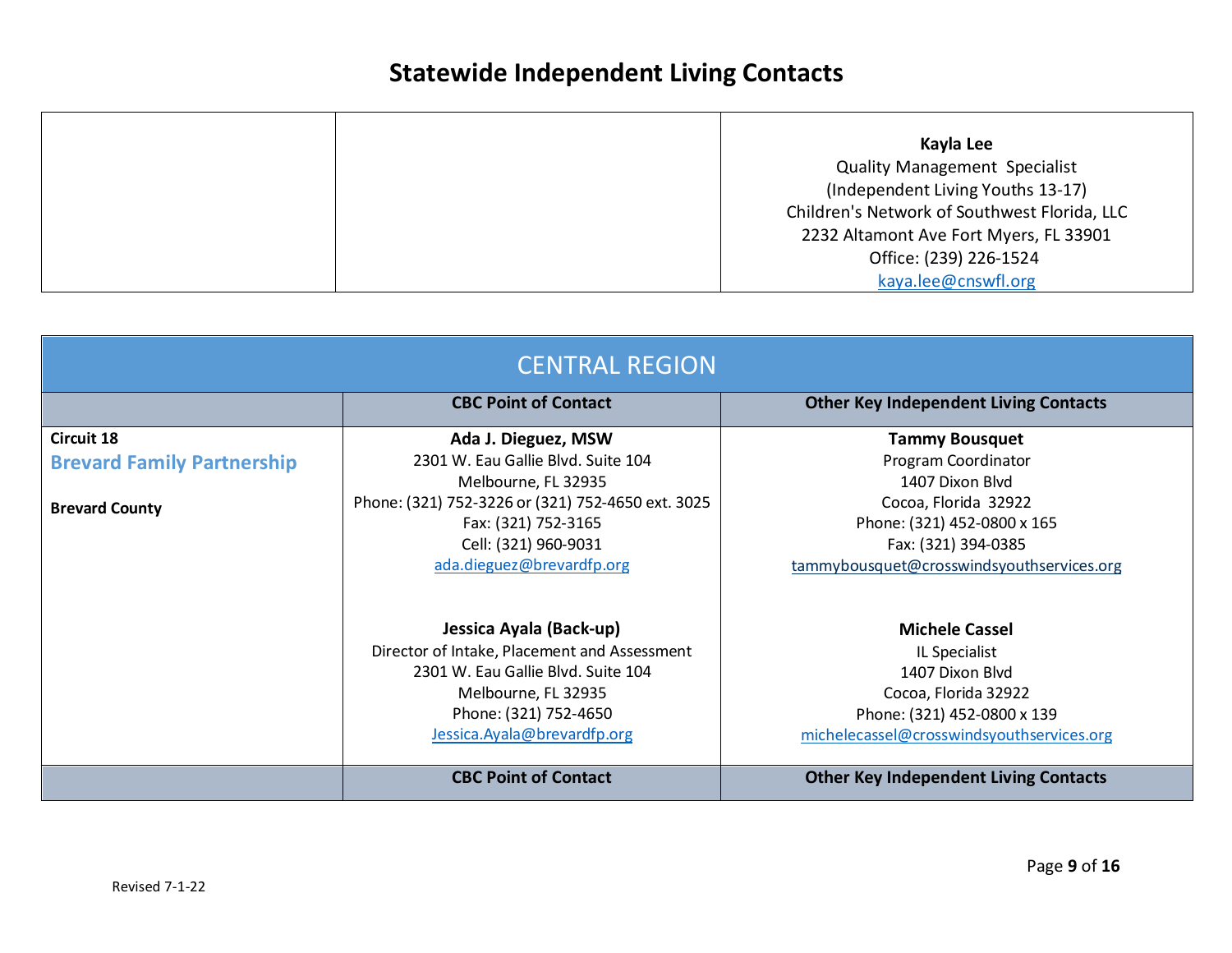| <b>Circuit 9 &amp; 18</b>                      | Keri Flynn                     | <b>Jennifer Works</b>                    |
|------------------------------------------------|--------------------------------|------------------------------------------|
| <b>Embrace Families</b>                        | <b>Youth Services Director</b> | IL Manager (Orange County)               |
|                                                | <b>Tri-County</b>              | Phone: (321) 441-1567                    |
|                                                | Phone: (321) 441-2356          | Jennifer.works@embracefamilies.org       |
| <b>Orange, Osceola &amp; Seminole Counties</b> | keri.flynn@embracefamilies.org |                                          |
|                                                |                                | <b>Roxanne Brito</b>                     |
|                                                | Susan Lowe, MPA (POC Back-up)  | Youth Services Manager (Orange)          |
|                                                | Network Support Director       | Cell Phone: (407) 714-6127               |
|                                                | <b>CBC of Central Florida</b>  | Roxanne.brito@embracefamilies.org        |
|                                                | Phone: (321) 441-2060          |                                          |
|                                                | Cell: (407) 575-9651           | <b>Chris Martinez</b>                    |
|                                                | Susan.lowe@cbccfl.org          | Youth Services Manager (Seminole County) |
|                                                |                                | 2921 South Orlando Drive, Suite 150      |
|                                                |                                | Sanford, FL 32773                        |
|                                                |                                | Office: (407) 268-9329                   |
|                                                |                                | Cell: (407) 663-9210                     |
|                                                |                                | Chris.martinez@embracefamilies.org       |
|                                                |                                | <b>Alexi-Ann Duncan</b>                  |
|                                                |                                | Youth Services Manager (Osceola County)  |
|                                                |                                | Office Phone # (321) 207-8187            |
|                                                |                                | Cell Phone # (407)-202-4423              |
|                                                |                                | www.alexiann.duncan@embracefamilies.org  |
|                                                |                                | <b>Meinrad John</b>                      |
|                                                |                                |                                          |
|                                                |                                | <b>Housing Specialist</b>                |
|                                                |                                | Phone: (321) 441-2060                    |
|                                                |                                | meinrad.john@embracefamilies.org         |
|                                                |                                | <b>Morgan Donovan</b>                    |
|                                                |                                | Career Development Manager               |
|                                                |                                | Phone: 407-234-4496                      |
|                                                |                                | morgan.donovan@embracefamilies.org       |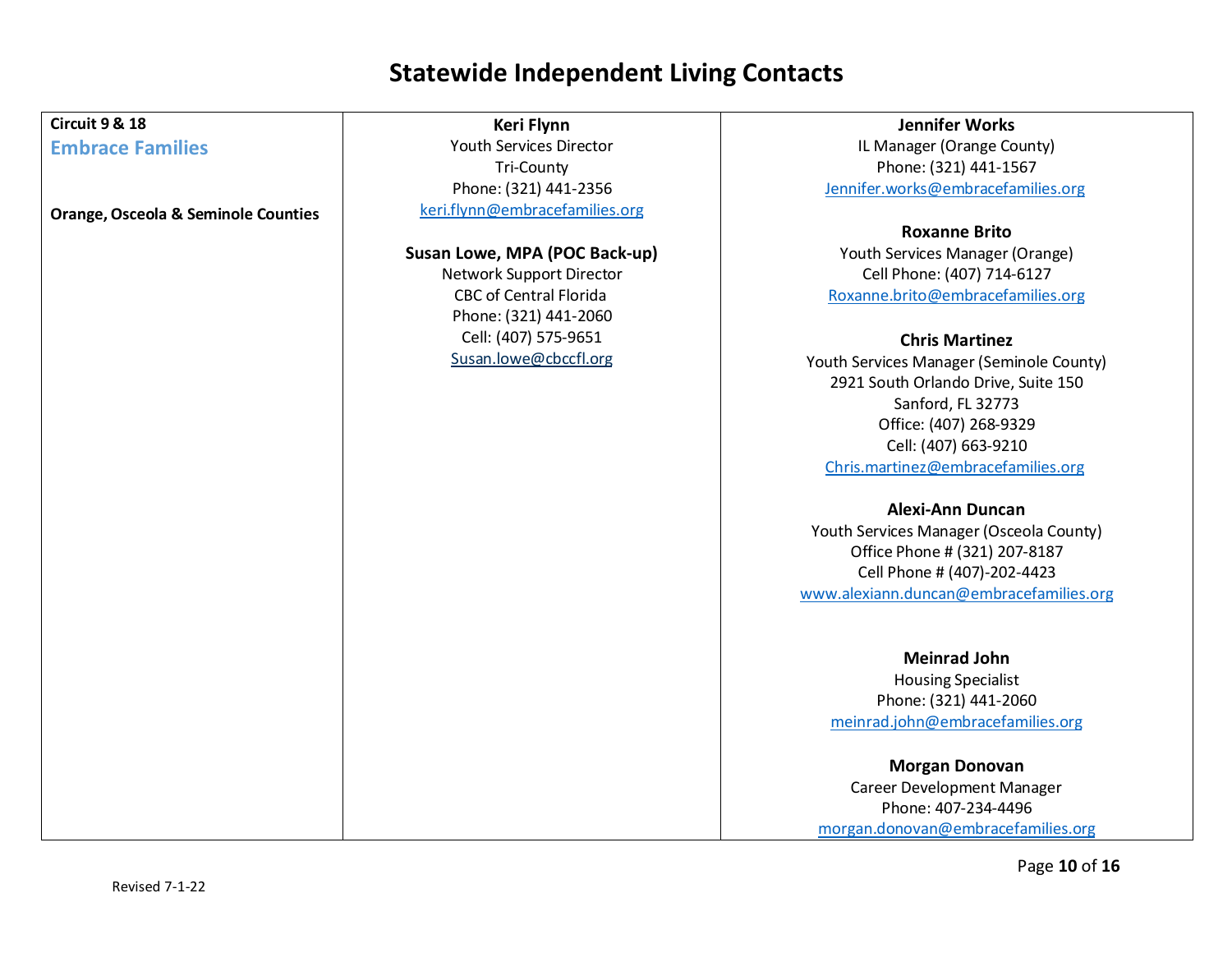|                                              | <b>CBC Point of Contact</b>                                 | <b>Other Key Independent Living Contacts</b>               |
|----------------------------------------------|-------------------------------------------------------------|------------------------------------------------------------|
| <b>Circuit 5</b>                             | <b>Bill Samples</b>                                         | <b>Shalonda McHenry-Sims</b>                               |
| <b>Kids Central Inc.</b>                     | Independent Living Supervisor                               | Chief of Operations                                        |
|                                              | 901 Industrial Drive                                        | 2117 SW Highway 484                                        |
| Citrus, Hernando, Lake, Marion               | Wildwood, Florida 34785<br>Office: (352) 387-6332 Ext. 3551 | Ocala, Florida 34473                                       |
| & Sumter Counties                            | Cell: (352) 598-3388                                        | Phone: (352) 387-3475<br>Fax: (352) 291-8658               |
|                                              | bill.samples@kidscentralinc.org                             | Shalonda.mchenrysims@kidscentralinc.org                    |
|                                              |                                                             |                                                            |
|                                              |                                                             | <b>Kelli Williams</b>                                      |
|                                              |                                                             | Administrative Assistant II                                |
|                                              |                                                             | 901 Industrial Dr. Ste. 200                                |
|                                              |                                                             | Wildwood, FL 34785                                         |
|                                              |                                                             | Phone: (352) 387-3531                                      |
|                                              |                                                             | Kelli.williams@kidscentralinc.org                          |
|                                              | <b>CBC Point of Contact</b>                                 | <b>Other Key Independent Living Contacts</b>               |
| Circuit 10                                   | Marquina Butts-Fisher, M.A.                                 | Chris Dyer, MA                                             |
| <b>Heartland for Children</b>                | <b>Transition Age Youth Coordinator</b>                     | Director of Quality & Contract Management                  |
|                                              | 1239 E. Main St.                                            | 1239 E. Main St.                                           |
| <b>Hardee, Highlands &amp; Polk Counties</b> | Bartow, FL 33831                                            | Bartow, FL 33830                                           |
|                                              | Phone: (863) 519-8900 x 238                                 | Office: (863) 519-8900 x 207                               |
|                                              | Cell: (863) 221-9172                                        | Cell: (813) 863-450-8995                                   |
|                                              | MBUTTS@heartlandforchildren.org                             | Cdyer@heartlandforchildren.org                             |
|                                              |                                                             |                                                            |
|                                              |                                                             | Lisa Kinchen                                               |
|                                              |                                                             | Case Manager Supervisor /ICPC (Polk County, Hardee County) |
|                                              |                                                             | One Hope United                                            |
|                                              |                                                             | Office: (863) 385-1009                                     |
|                                              |                                                             | Cell: (863) 832-0981                                       |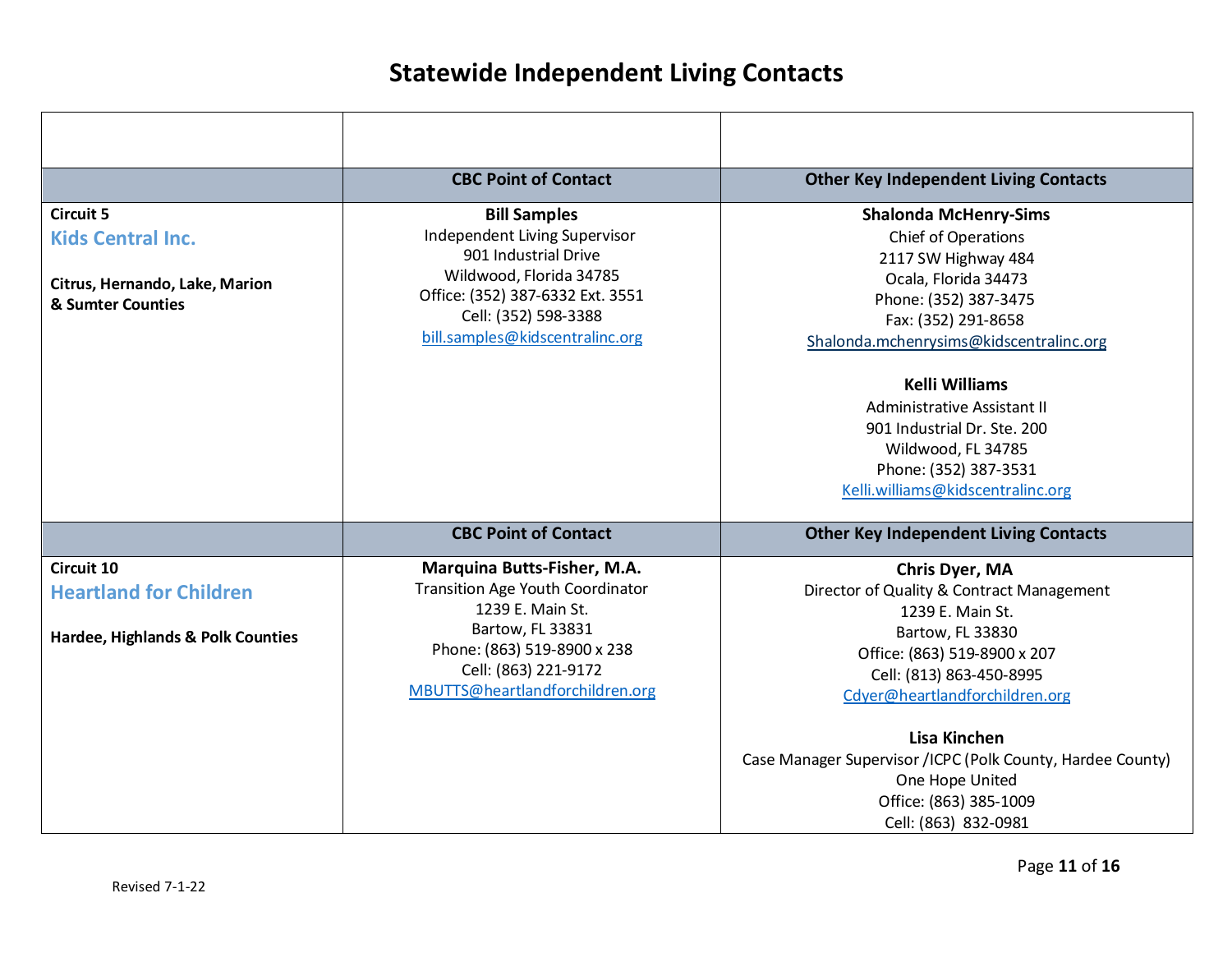| Lkinchen@onehopeunited.org                 |
|--------------------------------------------|
| <b>Haveria Butler</b>                      |
| Permanency Manager (Polk County)           |
| Children's Home Society of Florida         |
| Office: (863) 413-3126                     |
| Cell: (863) 640-2742                       |
| Haveria.Butler@chsfl.org                   |
| <b>Michelle O'Conner</b>                   |
| Case Manager Supervisor/IL Supervisor      |
| Devereux Advanced Behavioral Health (Polk) |
| (863) 604-7095                             |

| <b>SOUTHEAST REGION</b>                                                                                                   |                                                                                                                                                                                                                                                                                                                                               |                                                                                                                                                                                                                                                                                                                                                                                                                             |
|---------------------------------------------------------------------------------------------------------------------------|-----------------------------------------------------------------------------------------------------------------------------------------------------------------------------------------------------------------------------------------------------------------------------------------------------------------------------------------------|-----------------------------------------------------------------------------------------------------------------------------------------------------------------------------------------------------------------------------------------------------------------------------------------------------------------------------------------------------------------------------------------------------------------------------|
|                                                                                                                           | <b>CBC Point of Contact</b>                                                                                                                                                                                                                                                                                                                   | <b>Other Key Independent Living Contacts</b>                                                                                                                                                                                                                                                                                                                                                                                |
| Circuit 19<br><b>Communities Connected for</b><br><b>Kids</b><br>Indian River, Martin, Okeechobee<br>& St. Lucie Counties | Yulanda Baldwin<br>Road to Success Supervisor<br>1860 SW Fountainview Blvd. Ste 200<br>Port St. Lucie, FL 34986<br>Cell: (772) 708-0682<br>Office: (772) 873-7800 ext. 8603<br>Yulanda.Baldwin@cckids.net<br>Caryn Toole (Back-up)<br>10570 S. Federal Highway<br>Port St. Lucie, Florida<br>Office: (772) 579-9978<br>caryn.toole@cckids.net | <b>Margie Dotson</b><br>Road to Success Specialist (Fort Pierce)<br>Cell: (772) 519-1915<br>margie.dotson@cckids.net<br><b>Rebecca Morgan</b><br>Road to Success Specialist (Martin, Indian River, Okeechobee)<br>Cell: (772) 925-9208<br>rebecca.morgan@cckids.net<br><b>Wayne Williams</b><br>Road to Success Specialist<br>1860 SW Fountainview Blvd. Ste 200<br>Port St. Lucie FL, 34986<br>Main Office: (772) 873-7800 |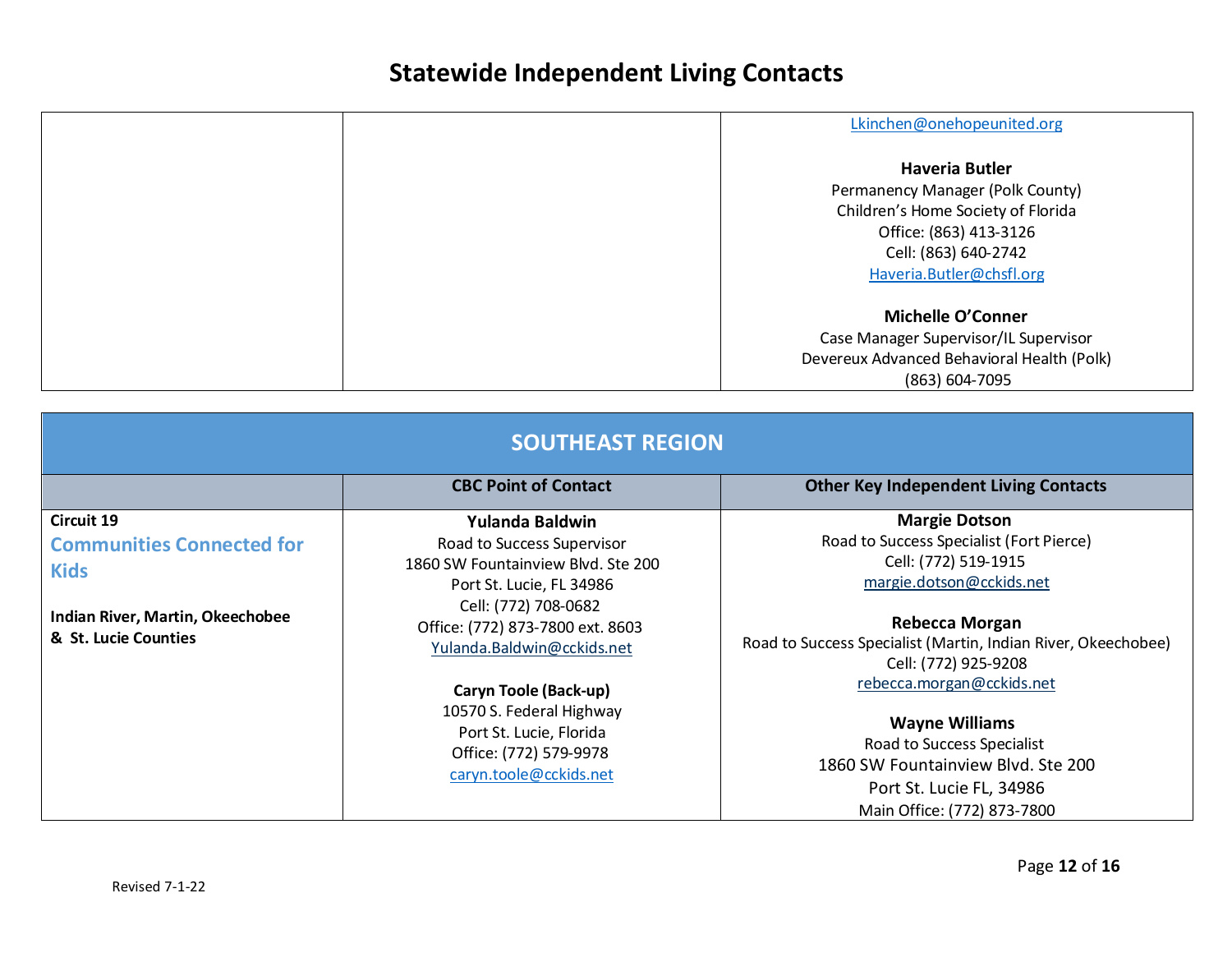|                                          |                                           | Cell: (772) 985-9990                                         |
|------------------------------------------|-------------------------------------------|--------------------------------------------------------------|
|                                          |                                           | wayne.williams@cckids.net                                    |
|                                          |                                           |                                                              |
|                                          |                                           | <b>Antonio Jones</b>                                         |
|                                          |                                           | Road to Success Specialist                                   |
|                                          |                                           | (Covers Extended Foster Care in St. Lucie County)            |
|                                          |                                           | 1860 SW Fountainview Blvd. Ste 200                           |
|                                          |                                           | Port St. Lucie FL, 34986                                     |
|                                          |                                           | Main Office: (772) 873-7800                                  |
|                                          |                                           | Cell: (772) 579-7161                                         |
|                                          |                                           | antonio.jones@cckids.net                                     |
|                                          |                                           | <b>Litty Summers</b>                                         |
|                                          |                                           | (Covers Extended Foster Care in Indian River, Okeechobee and |
|                                          |                                           | Martin Counties)                                             |
|                                          |                                           | 1860 SW Fountainview Blvd. Ste 200                           |
|                                          |                                           | Port St. Lucie FL, 34986                                     |
|                                          |                                           | Cell: (772-224-0688)                                         |
|                                          |                                           | Litty.summer@cckids.net                                      |
|                                          |                                           |                                                              |
|                                          | <b>CBC Point of Contact</b>               | <b>Other Key Independent Living Contacts</b>                 |
| <b>Circuit 15 &amp; 17</b>               | <b>Kaydion Watson (Circuit 17)</b>        | <b>Circuit 15</b>                                            |
| <b>Child Net, Inc.</b>                   | <b>Director of Youth Services</b>         |                                                              |
|                                          | Childnet, Inc.                            |                                                              |
| <b>Palm Beach &amp; Broward Counties</b> | 1100 W McNab Rd.                          | <b>Sabrina Scott</b>                                         |
|                                          | Ft. Lauderdale, FL 33309                  | Director of Independent Living                               |
|                                          | Phone: (954) 414-6000                     | Vita Nova, Inc.2724 North Australian Ave.                    |
|                                          | Cell: (954) 336-2106                      | West Palm Beach, Florida 33407                               |
|                                          | kwatson@childnet.us                       | Phone: (561) 689-0035                                        |
|                                          |                                           | sscott@vitanovainc.org                                       |
|                                          |                                           |                                                              |
|                                          | <b>Samantha Ramsaran (Circuit 15)</b>     | <b>Circuit 17</b>                                            |
|                                          | Director of Permanency and Youth Services |                                                              |
|                                          | 4100 Okeechobee Blvd                      | <b>Stephen Cook</b>                                          |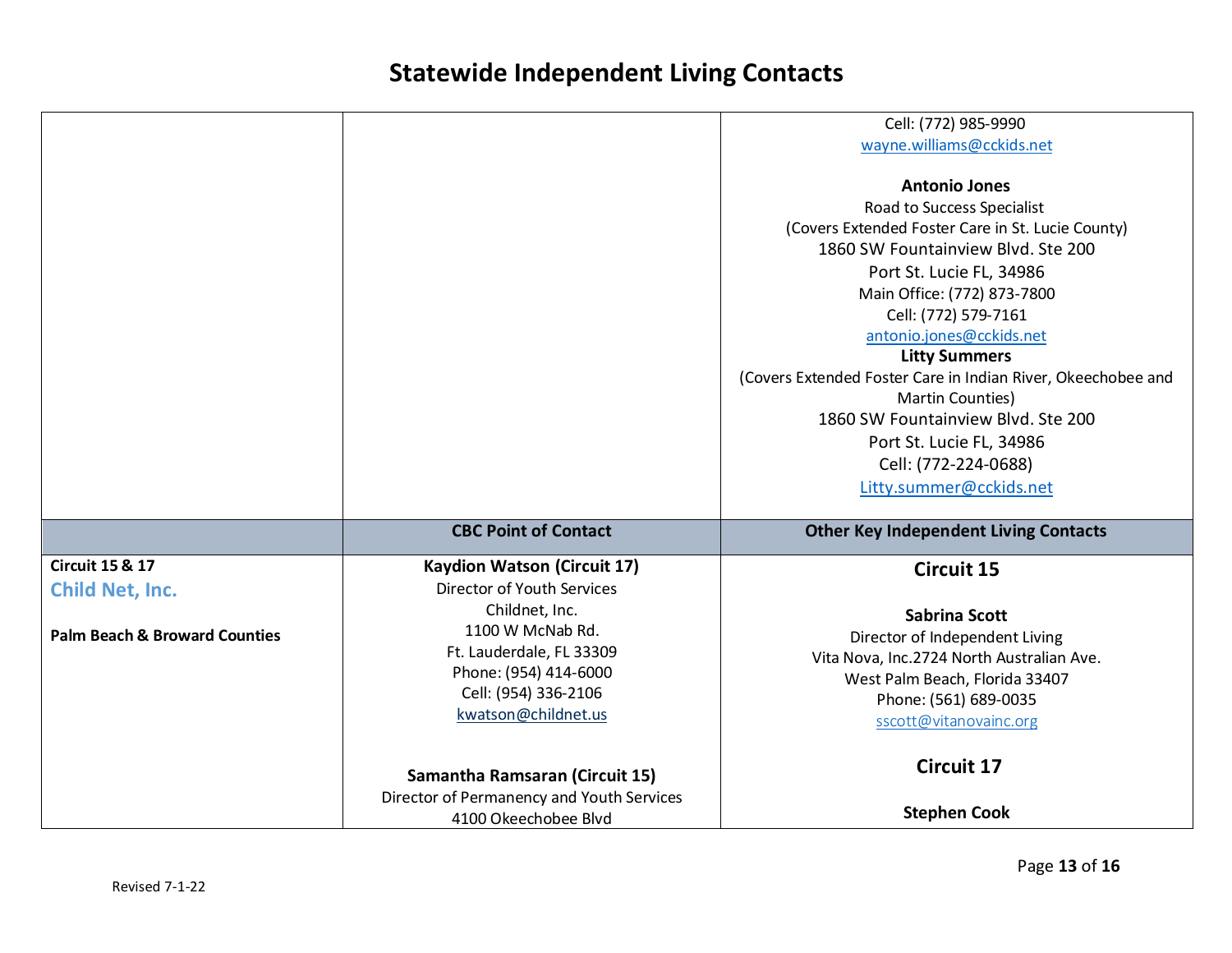| West Palm Beach, FL 33409<br>IL Aftercare Supervisor |
|------------------------------------------------------|
| Cell: (561) 945-6629<br>ChildNet, Inc.               |
| sramsaran@childnet.us<br>1100 West McNab Road        |
| Ft. Lauderdale, FL 33309                             |
| Phone: (954)414-6000                                 |
| Cell: (954) 464-1178                                 |
| Scook@childnet.us                                    |
|                                                      |
| <b>Jovanie George</b>                                |
| IL/EFC Supervisor                                    |
| ChildNet, Inc.                                       |
| 1100 W. Mc Nab Road                                  |
| Ft. Lauderdale, FL 33309                             |
| Phone: (954) 414-6000                                |
| Cell: (954) 298-6665                                 |
| Jgeorge@childnet.us                                  |

| <b>SOUTHERN REGION</b>                                                                  |                                                                                                                                                                                                                                                                                                                      |                                                                                                                                                                                                                                                         |
|-----------------------------------------------------------------------------------------|----------------------------------------------------------------------------------------------------------------------------------------------------------------------------------------------------------------------------------------------------------------------------------------------------------------------|---------------------------------------------------------------------------------------------------------------------------------------------------------------------------------------------------------------------------------------------------------|
|                                                                                         | <b>CBC Point of Contact</b>                                                                                                                                                                                                                                                                                          | <b>Other Key Independent Living Contacts</b>                                                                                                                                                                                                            |
| <b>Circuit 11 &amp; 16</b><br><b>Citrus Family Care Network</b><br>Dade & Monroe County | Marcel C. Rivas (Circuit 11 & 16)<br>Director of Youth Services & Adoption<br><b>Citrus Family Care Network</b><br>401 NW 2nd Avenue South Tower, 10 <sup>th</sup> or 2 <sup>nd</sup> Floor<br>Miami, FL 33128<br>Office: (305) 455-6000<br>Direct Line: (305) 455-6297<br>mrivas@citrusfcn.com<br>www.citrusfcn.com | <b>Circuit 11</b><br><b>Tricia Benyard-Sands</b><br><b>Transitioning Youth Services Program Manager</b><br>401 NW 2nd Avenue South Tower, 10th Floor<br>Miami, Florida 33128<br>Phone: (305) 455-2871<br>Cell: (305) 297-1331<br>tbenyard@citrusfcn.com |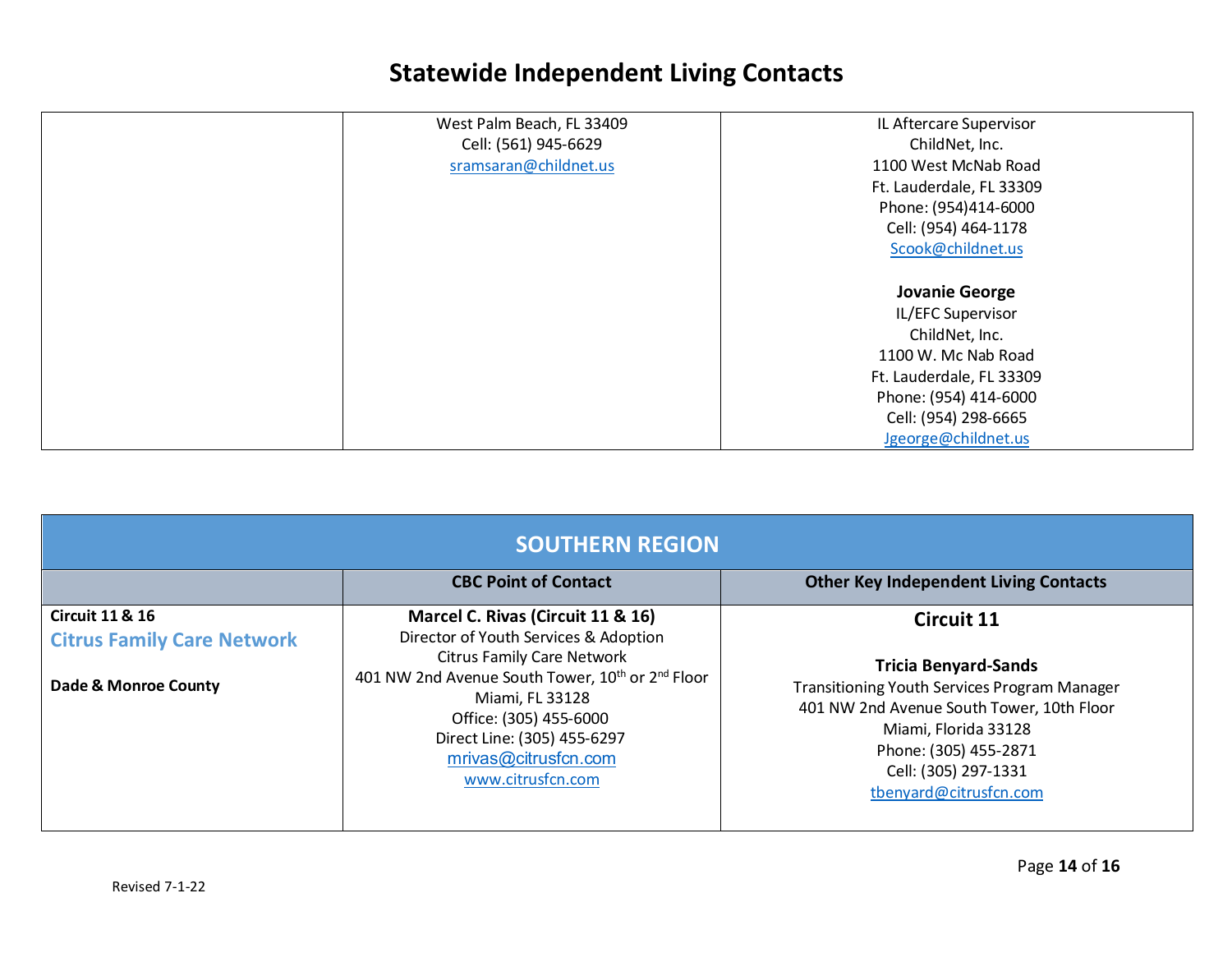| <b>Eric Marshall</b>                                                     |
|--------------------------------------------------------------------------|
|                                                                          |
| <b>Transitioning Youth Services Supervisor</b>                           |
| 401 NW 2nd Avenue South Tower, 10th Floor<br>Miami, Florida 33128        |
|                                                                          |
| Phone: (305) 455-6000 (Ext.6062)                                         |
| Cell: (786) 218-1783                                                     |
| emarshall@citrusfcn.com                                                  |
| <b>Kiarra Jenkins</b>                                                    |
| <b>Transitioning Youth Services Supervisor</b>                           |
| 401 NW 2nd Avenue South Tower, 10 <sup>th</sup> or 2 <sup>nd</sup> Floor |
| Miami, Florida 33128                                                     |
| Cell: (786) 427-9186                                                     |
| kjenkins@citrusfcn.com                                                   |
| Luis A. Stefanoni                                                        |
| Transitioning Youth Services Eligibility Specialist                      |
| 401 NW 2nd Avenue South Tower, 10th Floor                                |
| Miami, Florida 33128                                                     |
| Phone: (305) 455-6300                                                    |
| Cell: (305) 877-8509                                                     |
| Istefanoni@citrusfcn.com                                                 |
| <b>Josette Torres</b>                                                    |
| <b>Transitioning Youth Services Supervisor</b>                           |
| 401 NW 2nd Avenue South Tower, 10th or 2 <sup>nd</sup> Floor             |
| Office Phone #: (305) 455-6061                                           |
| Cell Phone#: (786) 810-7825                                              |
| jtorres@citrusfcn.com                                                    |
| <b>Whitney Frazier</b>                                                   |
| Transitioning Youth Services Eligibility Specialist                      |
| 401 NW 2nd Avenue South Tower, 10th Floor Miami, Florida                 |